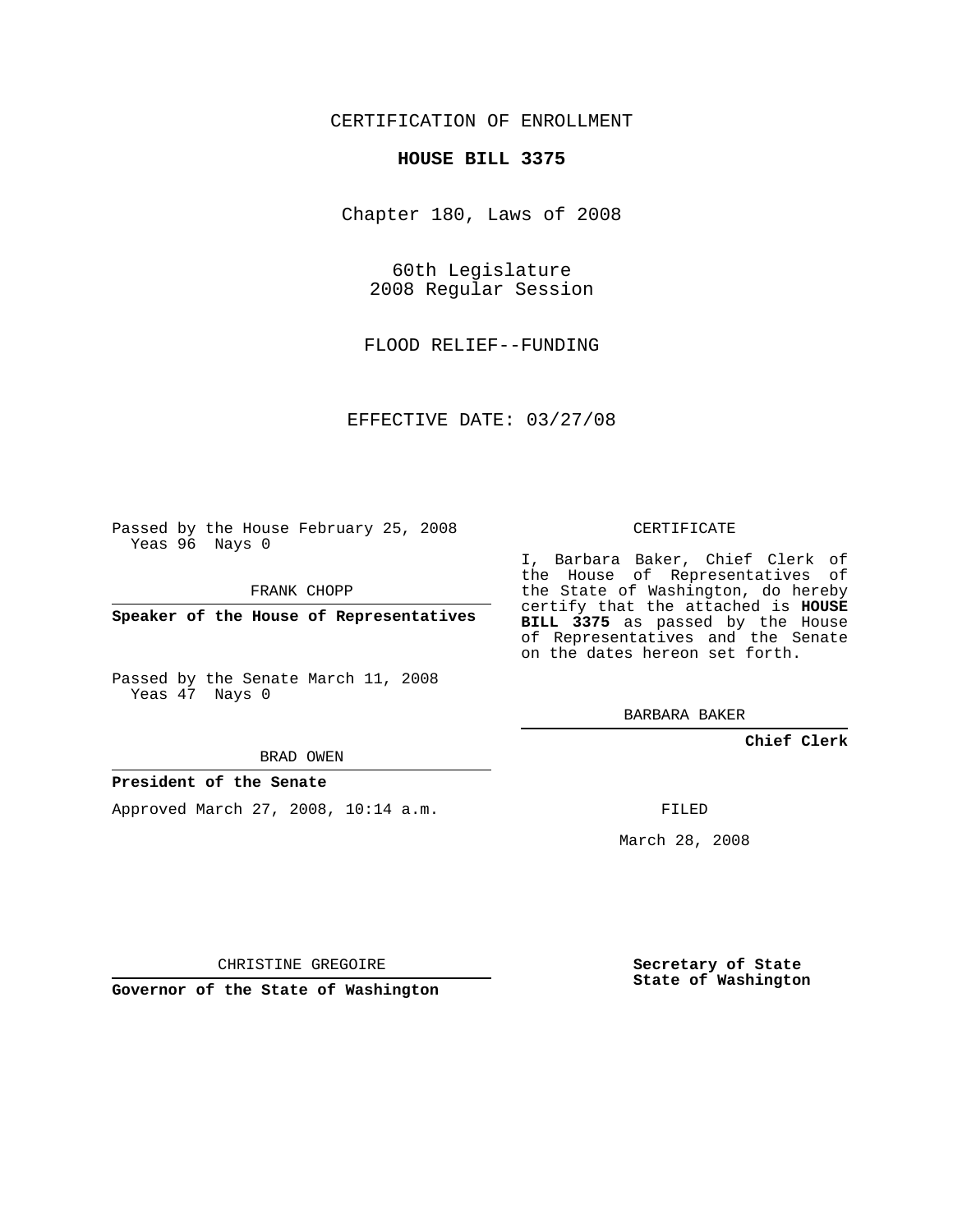# **HOUSE BILL 3375** \_\_\_\_\_\_\_\_\_\_\_\_\_\_\_\_\_\_\_\_\_\_\_\_\_\_\_\_\_\_\_\_\_\_\_\_\_\_\_\_\_\_\_\_\_

\_\_\_\_\_\_\_\_\_\_\_\_\_\_\_\_\_\_\_\_\_\_\_\_\_\_\_\_\_\_\_\_\_\_\_\_\_\_\_\_\_\_\_\_\_

Passed Legislature - 2008 Regular Session

**State of Washington 60th Legislature 2008 Regular Session By** Representatives Alexander, Hunt, VanDeWege, DeBolt, Takko, and Blake Read first time 02/20/08. Referred to Committee on Capital Budget.

 AN ACT Relating to catastrophic flood relief; making an appropriation; and declaring an emergency.

BE IT ENACTED BY THE LEGISLATURE OF THE STATE OF WASHINGTON:

 NEW SECTION. **Sec. 1.** The sum of fifty million dollars, or as much thereof as may be necessary, is appropriated for the biennium ending June 30, 2009, from the state building construction account to the office of financial management, working with and through other state agencies, the Chehalis basin flood control authority, and other local governments as appropriate, to participate in flood hazard mitigation projects for the Chehalis river basin.

 (1) Up to two million five hundred thousand dollars of the appropriation is for the Chehalis basin flood control authority or other authorized local government groups to develop or participate in the development of flood hazard mitigation measures throughout the basin.

 (2) The office of financial management shall participate as the nonfederal sponsor of United States army corps of engineers flood hazard mitigation projects for the Chehalis river basin area, including the project authorized by the water resources development act of 2007